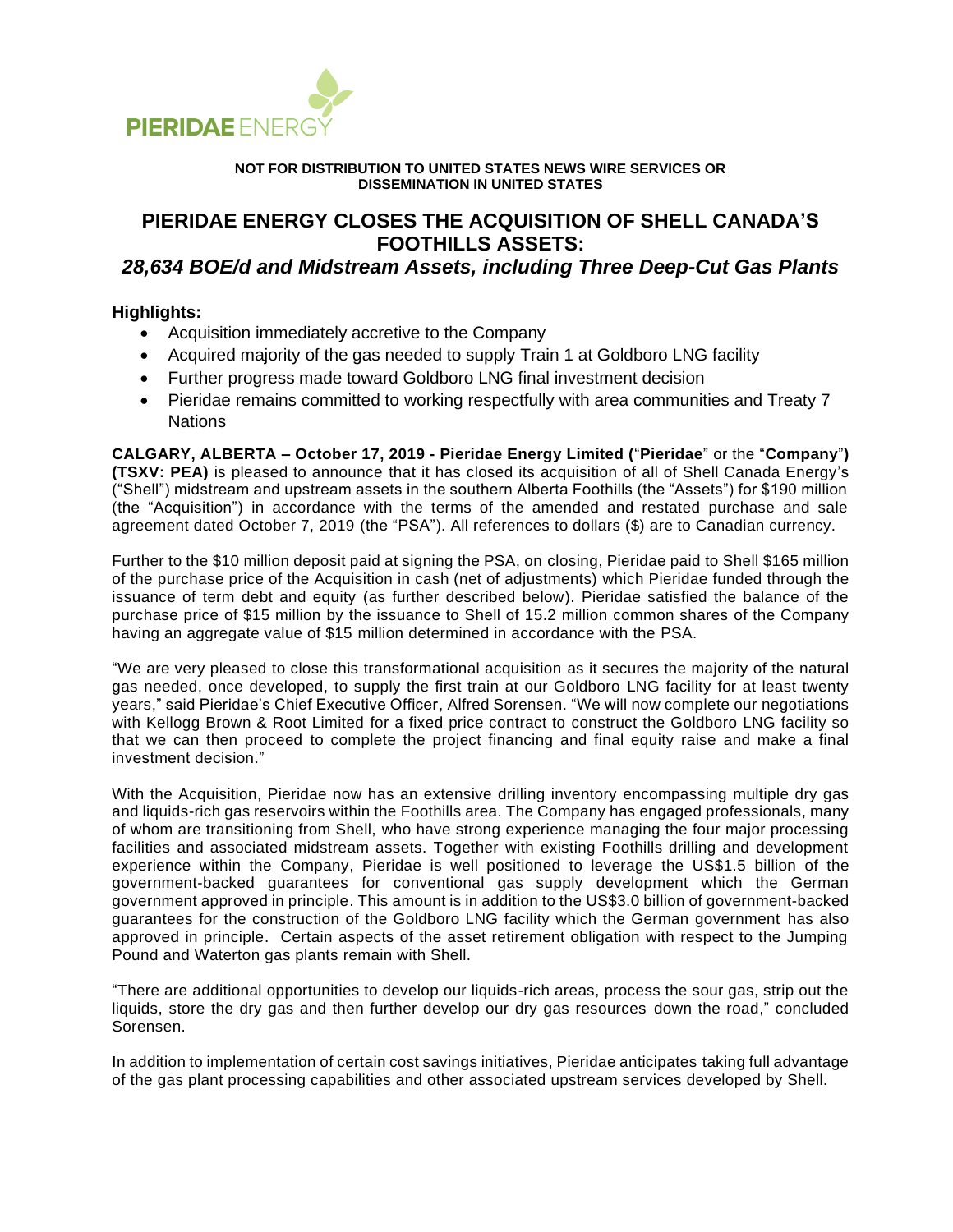Moving forward, Pieridae is committed to working with the communities surrounding its newly acquired assets, including continuing to build trust with the Treaty 7 Nations through respectful engagement and collaboration.

# **Description of Assets Acquired**

In the first six months of 2019, the Assets produced approximately 28,634 barrels of oil equivalent per day ("BOE/d") consisting of approximately 119 million cubic feet per day ("MMcf/d") of natural gas, 5,656 barrels per day ("bbl/d") of natural gas liquids ("NGL") and 3,163 bbl/d of condensate and light oil. Pieridae also acquired three deep cut, sour gas processing plants (Jumping Pound, Caroline and Waterton), with a combined capacity of approximately 750 MMcf/d (currently operating with 420 MMcf/d of spare capacity), a 14% working interest in the Shantz sulphur forming plant, and approximately 1,700 kilometres of pipelines.

# **Acquisition Highlights and Rationale**

The Assets align well with Pieridae's existing Central Alberta properties, providing further consolidation of the productive Alberta and British Columbia conventional Foothills natural gas pools. It is expected that synergies will be realized within the acquired Assets area, where consolidation of working interests in production and midstream assets complement Pieridae's existing core areas. The Assets consist of long life, low decline production, in the range of 10%, with approximately 31% liquids and sulphur yields.

The Assets' proved developed producing reserves on a barrel of oil equivalent basis make up 70% of total reserve bookings, while undeveloped reserves are only 6% of the total reserve base, based on independent third-party engineering reports prepared by Deloitte LLP and GLJ Petroleum Consultants, the details of which were previously disclosed by the Corporation on June 26, 2019.

# **Equity Private Placement**

On October 11, 2019, Pieridae announced that it had closed the first tranche of its brokered private placement of subscription receipts (the 'Brokered Offering") for gross proceeds of \$12.8 million and a non-brokered private placement of subscription receipts (the "Non-Brokered Offering") for gross proceeds of \$0.6 million. The second and last tranche of the Brokered Offering closed concurrently with the closing of the Acquisition, with Pieridae issuing 23,255,813 common shares to Erikson National Energy Inc., a portfolio company of Third Eye Capital Corporation, at a price of \$0.86 per common share for gross proceeds of \$20.0 million. Haywood Securities Inc. acted as sole agent with respect to the Brokered Offering.

The closing of the Brokered Offering and the Non-Brokered Offering, together with the issuance of the common shares to Shell described above, fulfilled the equity commitment associated with the debt financing.

With the close of the Acquisition, each subscription receipt issued under the Subscription Receipt Offering is automatically exchanged on a one-to-one basis for common shares of Pieridae.

Pieridae used net proceeds of the Brokered Offering and the Non-Brokered Offering towards the Acquisition purchase price and for working capital purposes. The securities issued as part of the Brokered Offering and Non-Brokered Offering are subject to a statutory four-month hold period from the applicable closing date and applicable U.S. resale restrictions. The securities have not been registered under the U.S. Securities Act of 1933 (the "Act"), as amended, and may not be offered or sold in the United States unless registered under the Act or unless an exemption from registration is available.

Haywood Securities Inc. acted as financial advisor to Pieridae for the Acquisition.

#### **Conversion of AIMCo Secured Convertible Debenture**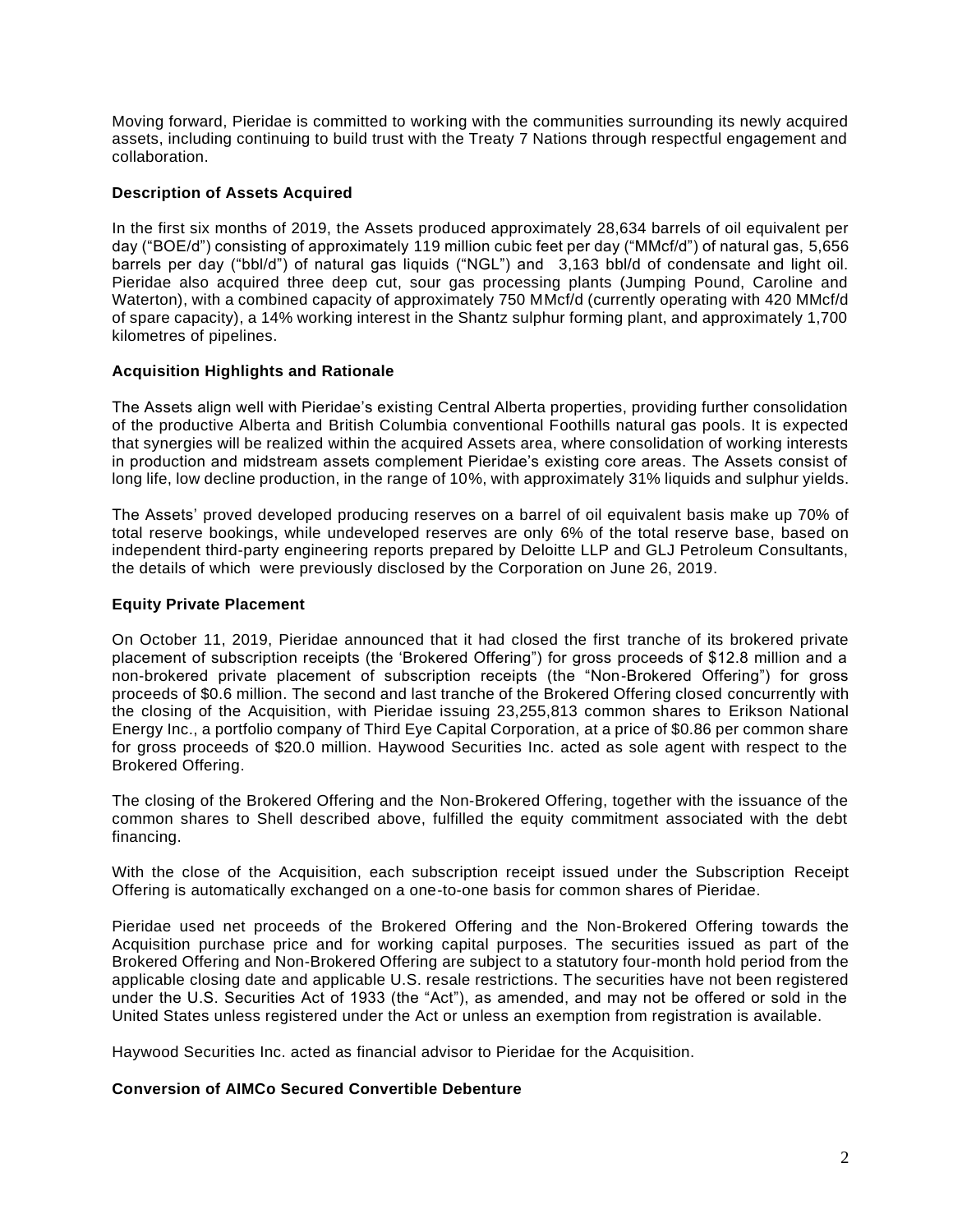As previously disclosed, Alberta Investment Management Corporation ("AIMCo"), on behalf of certain of its clients, subscribed for a secured convertible debenture of the Corporation for an aggregate principal amount of \$10 million. The principal amount of the Debenture plus all interest accrued thereon was converted into common shares of the Corporation at a deemed priced of \$0.86 per common share.

# **Term Loan Financing**

In conjunction with the Acquisition, Pieridae is pleased to announce it has executed a Credit Agreement (the "Credit Agreement") with Third Eye Capital Corporation, as agent on behalf of certain lenders (collectively, "TEC" or the "Agent") providing for a senior secured non-revolving term loan facility in the aggregate amount of \$206 million (the "Term Loan").

The Term Loan bears interest at a fixed rate of 12% per annum from the date of issue, accrued daily and payable quarterly in cash. Additional interest of 3% per annum is payable quarterly in cash, or at the option of the Company and subject to the Agent's approval, payable in kind by way of accruing to the principal outstanding. Quarterly prepayments of principal will be made by the Company using excess cash flow as defined by the Credit Agreement after consideration of amounts required for the development of the Goldboro LNG facility, with any remaining principal becoming due when the Term Loan matures on October 16, 2023, subject to acceleration by TEC on certain events of default and the Company's right to repay without penalty under certain circumstances.

Pieridae will be using or has used the net proceeds of the Term Loan to: (i) partially fund the purchase price payable for the Acquisition, (ii) repay its current outstanding debt to AIMCo pursuant to the term loan entered into with AIMCo on December 20, 2018 (the "AIMCo Term Loan"), (iii) fund letters of credit required for existing and purchased assets and, (iv) satisfy all fees and expenses associated with the Term Loan and Acquisition.

The Term Loan is secured by, among other things (i) a first priority security interest in all of the present and future real and personal property of the Company and related credit parties (including the Assets) and, (ii) blocked account agreements covering the bank accounts of the Company and related credit parties.

#### **Issuance of Shares for Debt**

In connection with the repayment of the Corporation's current outstanding debt to AIMCo, the Corporation also issued 4,624,561 shares to AIMCo to satisfy the interest due and payable on the AIMCo Term Loan. All debt obligations to AIMCo have now been satisfied in full.

#### **Issuance of Stock Options**

In addition, the Corporation announces that the Board of Directors has approved the grant of an aggregate of 1,115,000 stock options to its officers and employees to purchase 1,115,000 common shares of the Company. These options will be granted on October 21, 2019 and priced at the closing price of the Pieridae common shares on October 18, 2019 in accordance with Pieridae's stock option plan – number two. These options will expire on October 21, 2024.

#### **About Pieridae**

Founded in 2011, Pieridae, a majority Canadian owned corporation based in Calgary, is focused on the development of integrated energy-related activities, from the exploration and extraction of natural gas to the development, construction and operation of the Goldboro LNG facility and the production of LNG for sale to Europe and other markets. Pieridae is on the leading edge of the re-integration of the LNG value chain in North America. After completion of all the transactions disclosed in this news release, Pieridae has 157,459,584 common shares issued and outstanding which trade on the TSX Venture Exchange (PEA).

#### **Reserves Data**